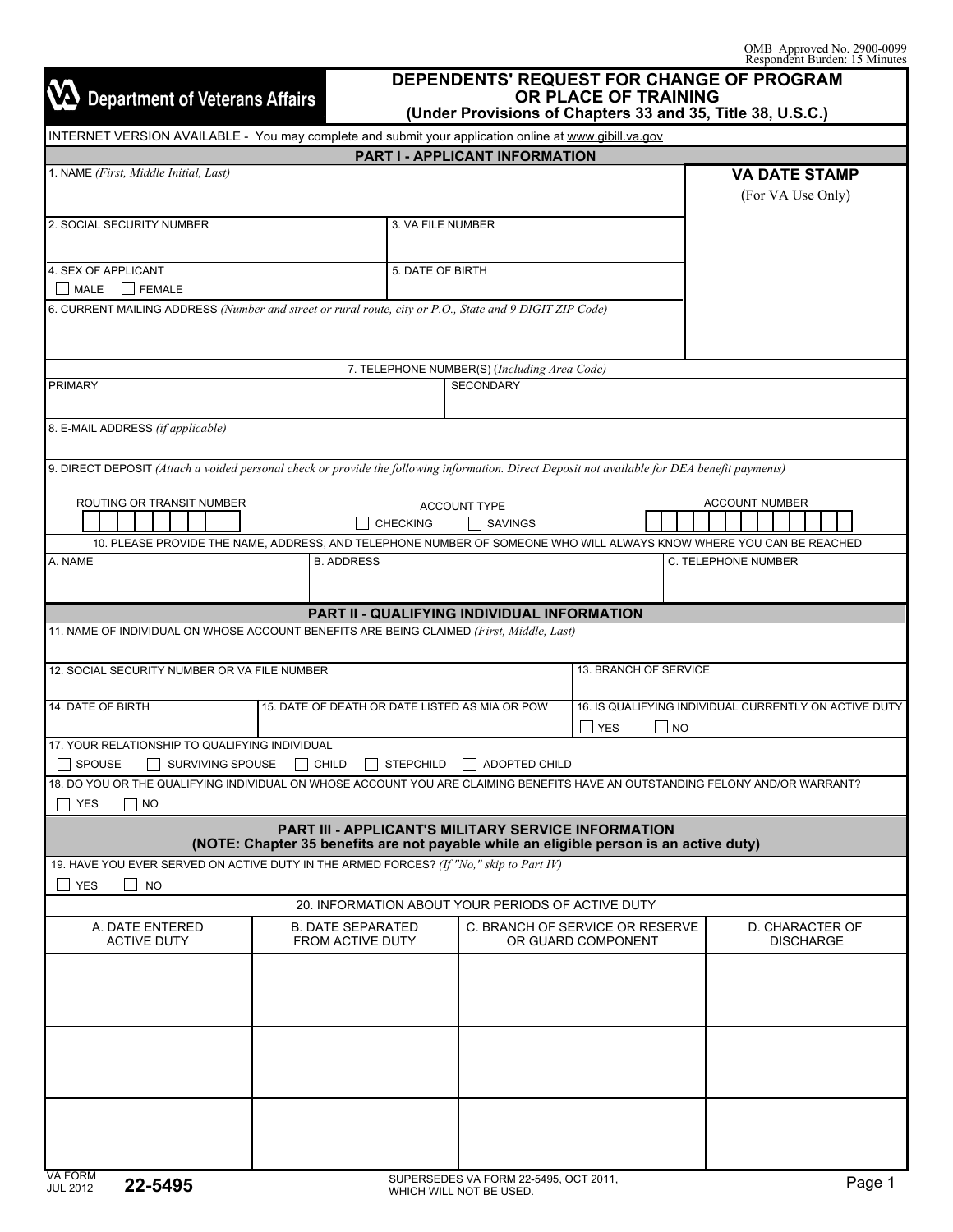| PART IV - BENEFIT AND TYPE OF EDUCATION OR TRAINING                                                                                                                                                          |                                                       |                                                                                                                  |  |  |  |  |  |
|--------------------------------------------------------------------------------------------------------------------------------------------------------------------------------------------------------------|-------------------------------------------------------|------------------------------------------------------------------------------------------------------------------|--|--|--|--|--|
| 21A. TYPE OF BENEFIT                                                                                                                                                                                         |                                                       |                                                                                                                  |  |  |  |  |  |
| CHAPTER 33 - POST-9/11 GI BILL MARINE GUNNERY SERGEANT JOHN DAVID FRY SCHOLARSHIP (FRY SCHOLARSHIP)                                                                                                          |                                                       |                                                                                                                  |  |  |  |  |  |
| CHAPTER 35 - SURVIVORS' AND DEPENDENTS' EDUCATIONAL ASSISTANCE PROGRAM (DEA)                                                                                                                                 |                                                       |                                                                                                                  |  |  |  |  |  |
| 21B. TYPE OF TRAINING                                                                                                                                                                                        |                                                       |                                                                                                                  |  |  |  |  |  |
| COLLEGE OR OTHER SCHOOL                                                                                                                                                                                      | NATIONAL ADMISSION EXAMS OR NATIONAL EXAMS FOR CREDIT |                                                                                                                  |  |  |  |  |  |
| FARM COOPERATIVE                                                                                                                                                                                             | CORRESPONDENCE COURSE (DEA Children not eligible)     |                                                                                                                  |  |  |  |  |  |
| LICENSING OR CERTIFICATION TEST                                                                                                                                                                              | FLIGHT TRAINING (Fry Scholarship only)                |                                                                                                                  |  |  |  |  |  |
| APPRENTICESHIP OR OTHER ON-THE-JOB TRAINING<br>22. SPECIFY YOUR EDUCATION OR CAREER OBJECTIVE (e.g., Bachelor of Arts in Accounting, Welding Certificate, Police Officer)                                    |                                                       |                                                                                                                  |  |  |  |  |  |
|                                                                                                                                                                                                              |                                                       |                                                                                                                  |  |  |  |  |  |
| 23. WHAT IS THE NAME OF THE PROGRAM YOU ARE REQUESTING TO PURSUE?                                                                                                                                            |                                                       |                                                                                                                  |  |  |  |  |  |
| 24. IF CHANGING SCHOOLS, PROVIDE NAME AND COMPLETE ADDRESS OF NEW<br>SCHOOL OR TRAINING ESTABLISHMENT YOU PLAN TO ATTEND<br>(if annlicable)                                                                  |                                                       | 25. IF CHANGING SCHOOLS, PROVIDE NAME AND COMPLETE ADDRESS<br>OF CURRENT OR OLD SCHOOL OR TRAINING ESTABLISHMENT |  |  |  |  |  |
|                                                                                                                                                                                                              |                                                       |                                                                                                                  |  |  |  |  |  |
|                                                                                                                                                                                                              | <b>PART V - REMARKS AND CERTIFICATION</b>             |                                                                                                                  |  |  |  |  |  |
| 27. REMARKS (If more space is needed, please attach a separate sheet of paper. Be sure to include name and social security number on each sheet of paper)                                                    |                                                       |                                                                                                                  |  |  |  |  |  |
| I CERTIFY THAT all statements in my application are true and correct to the best of my knowledge and belief.                                                                                                 |                                                       |                                                                                                                  |  |  |  |  |  |
| PENALTY - Willful false statements as to a material fact in a claim for education benefits is a punishable offense and may result in the forfeiture of<br>these or other benefits and in criminal penalties. |                                                       |                                                                                                                  |  |  |  |  |  |
| 28A. SIGNATURE OF APPLICANT (DO NOT PRINT)                                                                                                                                                                   |                                                       | 28B. DATE SIGNED                                                                                                 |  |  |  |  |  |
| <b>Sign Here</b><br>In INK                                                                                                                                                                                   |                                                       |                                                                                                                  |  |  |  |  |  |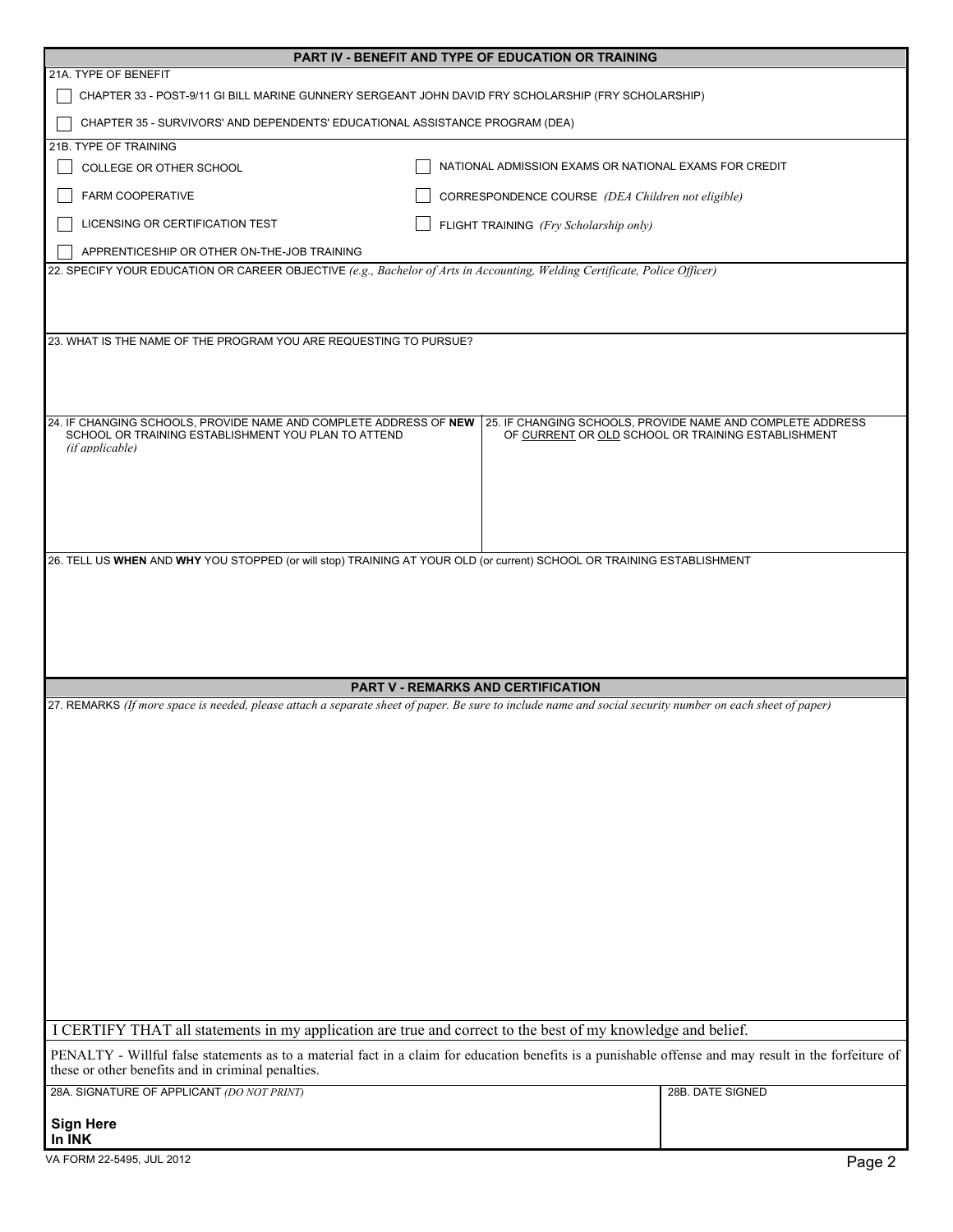# INFORMATION AND INSTRUCTIONS FOR COMPLETING THE DEPENDENTS' REQUEST FOR CHANGE OF PROGRAM OR PLACE OF TRAINING (VA FORM 22-5495)

Use this form to request a change of program or place of training under the following benefit programs:

- Survivors' and Dependents' Educational Assistance Program (chapter 35 of title 38, U.S. Code)
- Post-9/11 GI Bill Marine Gunnery Sergeant John David Fry Scholarship (chapter 33 of title 38, U.S. Code)

Do not use this form to apply for a change of program or place of training for Veterans' education assistance based on your own service (chapters 30, 32, 33, 1606, or 1607). To apply for a change of program or place of training for Veterans' education assistance benefits based on your own service, use VA Form 22-1995.

**INTERNET VERSION AVAILABLE-** You may complete and submit this application on-line at www.gibill.va.gov. Click on "GI Bill: Apply for Benefits."

**VA VOCATIONAL AND EDUCATIONAL COUNSELING HELP AVAILABLE-** VA offers a wide range of services to assist you in planning your education and/or career goals. Services include educational and vocational guidance and testing to develop a greater understanding of your skills, talents, and interests. For more information on VA counseling, call VA toll-free at 1-888-GI-BILL-1 (1-888-442-4551) or if you use the Telecommunications Device for the Deaf (TDD), the Federal Relay number is 711.

**NOTE:** These numbers on the instructions match the item numbers on the application. Items not mentioned are self-explanatory.

**ITEM 3**. Your VA FILE NUMBER is the number that appears on your VA benefit checks and all mail that we've sent to you. Generally, your VA FILE NUMBER is the social security number of the individual on whose account you are receiving benefits. Your SUFFIX (letter or 2-digit number) indicates your relationship to the qualifying individual.

**ITEM 17.** To qualify for Survivors' and Dependents' Educational Assistance (DEA), you must be either-

- (1) The spouse or child of a veteran who is permanently or totally disabled as a result of a service-connected disability.
- (2) The spouse or child of an individual on active duty who has been listed as missing in action, captured in line of duty by hostile force, forcibly detained or interned in line of duty by hostile force, or forcibly detained or interned in line of duty by a foreign government or power for more than 90 days.
- (3) The surviving spouse or child of a veteran who died of a service-connected disability or who dies while a service-connected disability was rated permanent and total in nature.
- (4) The spouse or child of an individual on active duty for which the evidence shows that the individual is hospitalized for receiving outpatient medical care services or treatment; has a total disability permanent in nature incurred or aggravated in the line of duty in the active military, naval, or air service; and the serviceperson is likely to be discharged or released from such service for such disability.

Eligibility for DEA will be terminated in the event that VA determines that the individual on whose account benefits are claimed is no longer totally disabled or VA is notified that the individual is no longer listed as captured, missing in action, or forcibly detained. To qualify for the Fry Scholarship, you must be the child of an individual who after September 10, 2001, died in the line of duty while serving on active duty as a member of the Armed Forces.

**ITEM 21.** Select the benefit under which you are applying for a change in program or place of training. Types of education or training programs are self-explanatory, except for the following-

"Licensing or Certification Test." A licensing test is a test offered by a state, local, or federal agency that is required by law to practice an occupation. A certification test is a test designed to provide affirmation of an individual's qualifications in a specific occupation. "National Admissions Exams or National Exams for Credit." Individuals eligible to receive benefits may be reimbursed for the cost of approved test for admission to or credit at institutions of higher learning.

"Correspondence." Only spouses and surviving spouses eligible for the Survivors' and Dependents' Educational Assistance program and Fry Scholarship recipients under the Post-9/11 GI Bill may receive benefits for correspondence training. Payments for correspondence courses are made quarterly after VA receives a certification showing the number of lessons completed. For more information on correspondence courses, please visit our website at www.gibill.va.gov.

"Flight Training." You must already have a private pilot's license. If you are taking an Airline Transport Pilot course, you must have a valid first-class medical certificate on the date that you enter training. For all other flight courses, you must have a valid second-class medical certificate on the date that you enter training.